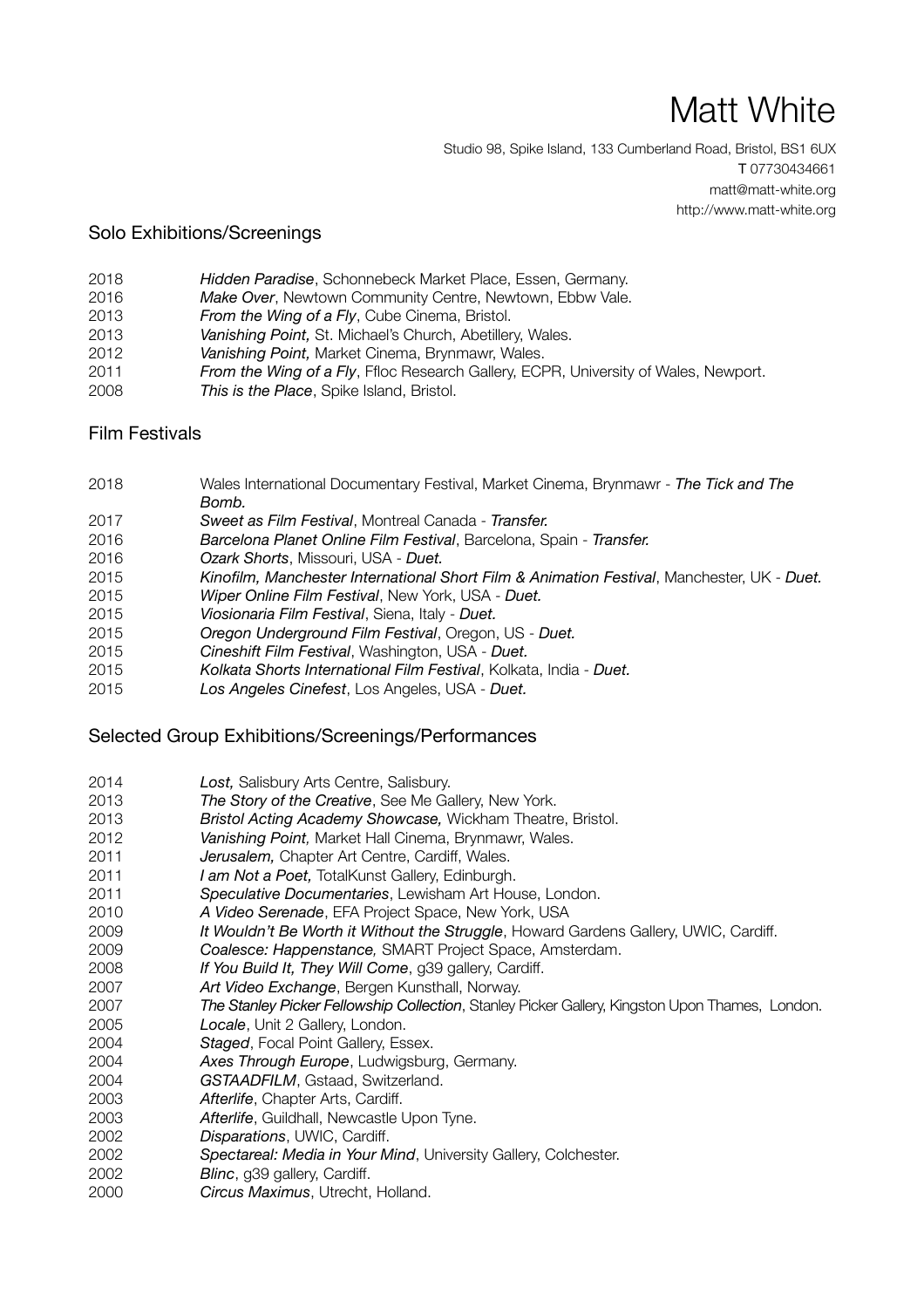## Artist in Residence

| 2015 - 2017 | ACW residency commissioned by the Arts & Minds Consortium, Head4Arts and Tai Calon                |
|-------------|---------------------------------------------------------------------------------------------------|
|             | <b>Housing Association</b>                                                                        |
| 2012        | Mythbusters, ACW funded residency in the Ebbw Fach Valley, Wales                                  |
| 2010        | Apartment Project, Istanbul.                                                                      |
| 2004 - 06   | Digital storytelling artist in residence for Caerphilly Borough Council.                          |
| 1997        | BAA Art programme, Heathrow Airport. Artist in residence at Heston School.                        |
| 1995        | Video Positive 95, Walker Art Gallery, Liverpool. Artist in residence at Wigan and Leigh College. |

# Relevant Employment

| $2014 - 2018$<br>2012 - present<br>$2002$ - present | Programme Leader for Moving Image, Open College of the Arts, UCA<br>Senior Lecturer, BA Photography, University of South Wales.<br>Freelance community arts consultant, facilitator and trainer. |
|-----------------------------------------------------|--------------------------------------------------------------------------------------------------------------------------------------------------------------------------------------------------|
| 2014                                                | Judging panel member for GSTAADFILM artist's film & video festival 2006, Dublin, Ireland.                                                                                                        |
| 2012                                                | External validator, Oxford Brookes BA Fine Art at Solihull College.                                                                                                                              |
| $2007 - 2012$                                       | Regular Visiting Lecturer, BA Photographic Art, University of Wales Newport, Wales.                                                                                                              |
| $2006 - 2008$                                       | Lead artist for Breaking Barriers Digital Storytelling project, Caerphilly, Wales.                                                                                                               |
| 2006                                                | Judging panel member for GSTAADFILM artist's film & video festival 2006, Gstaad, Switzerland.                                                                                                    |
| 2004                                                | Regular Visiting Lecturer - BTEC Media, Cirencester College.                                                                                                                                     |
| 2001 - 2004                                         | Regular Visiting Lecturer - BA Fine Art. UWE, Bristol.                                                                                                                                           |
| 2002 - 2003                                         | Regular Visiting Lecturer - BA Photovisual. UWIC, Cardiff.                                                                                                                                       |
| 2002 - 2003                                         | Digital Storytelling trainer/facilitator. BBC Wales. BBC England                                                                                                                                 |
| 1994 - 2000                                         | Regular Visiting Lecturer, Senior technician - BA Fine Art. Kingston University.                                                                                                                 |
| 1999                                                | Regular Visiting lecturer BA Film and Video. Surrey Institute of Art and Design, Surrey.                                                                                                         |
| 1997 - 1998                                         | Regular Visiting Lecturer - BA Design and Public Art. Chelsea School of Art, London.                                                                                                             |
| 1995 - 1997                                         | Visiting Lecturer - Art and Design Foundation. Oxford Brookes University, Oxford.                                                                                                                |

## Education

| 2015        | Senior Fellow, Higher Education Academy.                                    |
|-------------|-----------------------------------------------------------------------------|
| 2001 - 2003 | MA Fine Art. UWIC. Cardiff.                                                 |
| 1991 - 1994 | B.A. Hons. Fine Art (1st class), Kingston University, Kingston Upon Thames. |

## Awards

| 2018        | Finalist for the USW Social Impact Award (winner announced November 2018)        |
|-------------|----------------------------------------------------------------------------------|
| 2015        | Research and Development Award, European Centre for Photographic Research, USW.  |
| 2010        | Research and Development Award, Arts Council England.                            |
| 2007        | Rootstein Hopkins Award, Spike Island, Bristol.                                  |
| 2004        | Best film for Past Lies at the GstaadFilm festival, Switzerland.                 |
| 1998 - 2000 | Stanley Picker Fellowship in Fine Art Kingston University. Kingston Upon Thames, |
|             | Surrey.                                                                          |

#### **Publications**

| 2008 | This is the Place, Solo show catalogue with essays by Joanna Lowry and Dr Peter Naish. |
|------|----------------------------------------------------------------------------------------|
|------|----------------------------------------------------------------------------------------|

# Features/Essays

2015 *Perspectives on Place: Theory and Practice in Landscape Photography,* J.A.P Alexander, Bloomsbury Academic, 2015, Chapter 2.